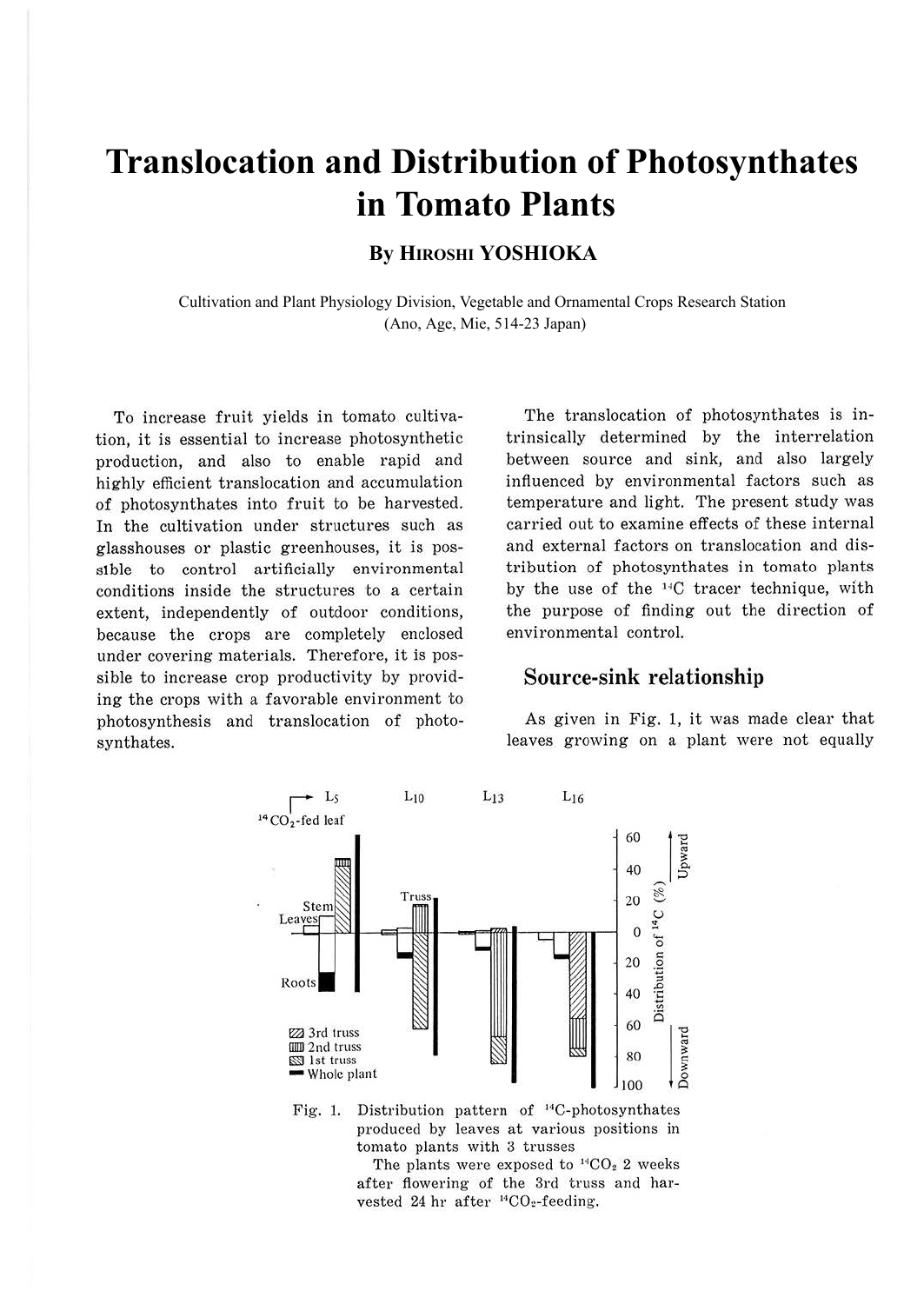functioning, but their role as the source was different with different leaf positions. Fig. 1 shows the distribution pattern of  $^{14}$ C-photosynthates produced in each leaf of different position fed with  $^{14}CO<sub>2</sub>$  at the fruit development stage of the first truss of a tomato plant with 3 trusses. It was found that trusses and roots acted as major sinks, and the leaves which mainly supplied phtosynthates to each of them are of different positions (Table 1).<sup>8)</sup>

**Table** 1. **Contribution percentage\* of individual leaves fed with "'CO, to each sink organ in tomato plants with 3 trusses** 

| Sink      | $_{14}CO_{2}$ -fed leaf |          |          |          |
|-----------|-------------------------|----------|----------|----------|
|           | Lg                      | $L_{10}$ | $L_{13}$ | $L_{16}$ |
| 3rd truss | 0.3%                    | 0.6%     | 5.2%     | 93.9%    |
| 2nd truss | 1.7                     | 12.2     | 70.0     | 16.1     |
| 1st truss | 20.4                    | 52.8     | 21.9     | 4.8      |
| Roots     | 53.2                    | 22.4     | 9.5      | 14.9     |

<sup>\*</sup> The total amount of <sup>14</sup>C translocated from each <sup>14</sup>CO<sub>2</sub>-fed leaf is taken as 100.

Namely, the main supplier of photosynthates to each of the major sinks was several leaves adjacent to it. Each of the sinks and several adjacent leaves constitute a group, which Tanaka et al. proposed to name a source-sink unit.<sup>2)</sup> The photosynthates produced in the unit are mostly translocated into the truss or roots, the core of the unit. Thus, it was made clear that a tomato plant consists of a series of such units as given in Fig. 2.<sup>8)</sup>

However, the sphere of influence\* of a given source-sink unit in a plant is not constant throughout the growth period, but it varies depending on the competition between the strength of the sink and that of other neighboring sinks. The sink-strength of a fruit changes according to the fruit development as shown in Fig.  $3.5$  Therefore, when there are several trusses differing in the fruit developmental stage, they differ in the sinkstrength, and accordingly in the sphere of influence.<sup>8)</sup> For example, at the pre-flowering



sion of structure of source-sink units in a tomato plant



Fig. 8. Change in sink-ability of tomato fruit during fruit development and ripening The single truss plants with 2 fruits were exposed to  ${}^{14}CO_2$  at successive stages and harvested 24 hr after <sup>14</sup>CO<sub>2</sub>-feeding.

<sup>~</sup>Due to the competition among different sinks in a plant, a dominant sink attracts photosynthates from leaves of other units locating in a wider portion of a plant. The extent of the portion is termed "the sphere of influence" in this paper.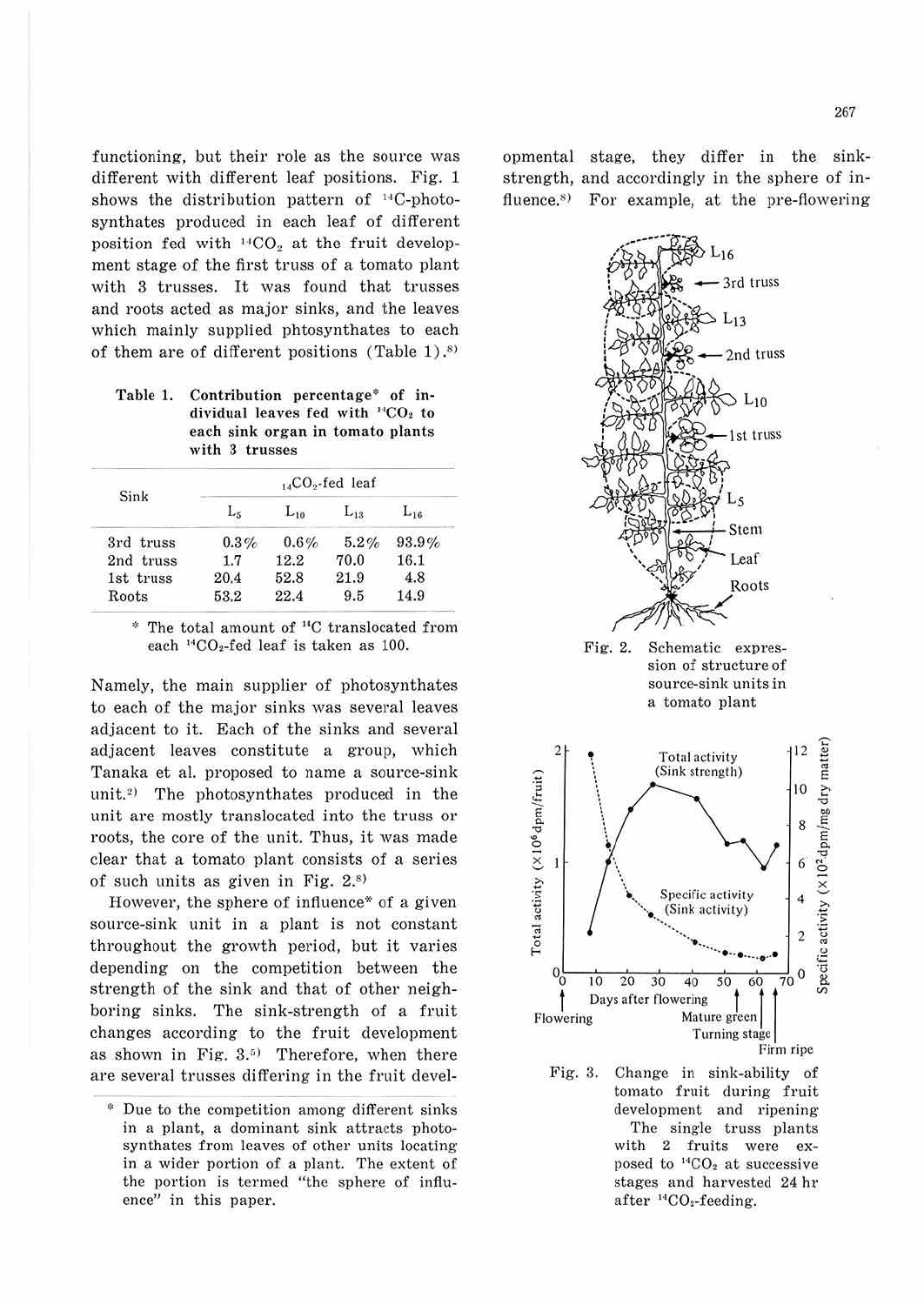stage of the first truss, the source-sink unit including roots is predominant. At the stage of vigorous fruit development of the first truss, the source-sink unit including the first truss comes to expand its influence to the greatest sphere. At this stage, the sinkstrength is in the order of the first>second> third truss, and hence the sphere of influence of the corresponding units shows the same order. When the first truss comes to nearly the harvesting stage, the source-sink unit including the second truss exerts the widest influence in place of the former. In this way, the unit exerting the widest sphere of influence in a tomato plant ascends from the unit centering roots at the stage before flowering to the upper truss according to the plant growth.

On the other hand, such a structure composed of source-sink units is greatly influenced by various factors such as the number of bearing fruit, defoliation and low solar radiation which affect competitive interrelations among sinks. As a result, imbalance of photosynthate distribution occurs, which affects seriously the later growth in some cases. For example, under low solar radiation, production of photosynthates is reduced, but produced ones are mostly translocated into developing fruit, $\binom{4}{3}$  so that it happens that the source-sink unit centering a lower truss with developing fruit absorbs photosynthates at the sacrifice of upper trusses and roots, i.e., the sphere of influence of the former is larger than the latter. It induces lowering of root activity and severe flower abscission or fruit drop.

Thus, it was made clear that the extent of sphere and the duration of influence of the most dominant source-sink unit of a plant greatly alter the photosynthate distribution to other sinks, and, as a result, the balance between source and sink in the succeeding growth stage is determined, i.e., plant growth is affected.

## **Effect of temperature on photosynthate translocation**

Effect of environmental factors on translocation and distribution of photosynthates will be described taking temperature as an example. To examine effects of night temperature, it is necessary to know how much of the photosynthates produced during a day is translocated during the night and how much of them is influenced by night temperature. Therefore, after  $14CO<sub>2</sub>$  was fed at different time of a day, translocation of <sup>14</sup>C-photosynthates was examined during the daytime (9-18 o'clock, 25°C, 30 klux) and night time (18-9 o'clock, 13°C). As shown in Fig. 4, the most of photosynthates produced in the forenoon were translocated already by the evening, and photosynthates translocated in the night were mainly those produced in the afternoon. Twothirds of the photosynthates produced during a whole day was translocated in the day time, while one-third in the night.<sup>6)</sup> However, this result was obtained on an assumption that the photosynthesis was carried out at a constant rate during the daytime. As the photosynthetic rate generally shows a diurnal change with a peak soon after noon, the above proportion regarding daytime and night time translocation must be regarded approximate.



time, the following night, and a whole day  $(24 hr)$  of <sup>14</sup>C-photosynthates produced by <sup>14</sup>CO<sub>2</sub>-feeding at different time in a day Tomato plants with single truss were used. The whole plant was exposed to  $^{14}CO_2$ , and translocated  $^{14}C$  is shown in % of the total <sup>14</sup>C assimilated.

Temperature gives great effects on translocation of photosynthates. As shown in Fig. 5, the speed of translocation at a petiole increased with increasing temperature from ca. 11 cm/hr at  $3^{\circ}$ C to the peak  $(83 \text{ cm/hr})$ at 33°C, and it turned to decrease beyond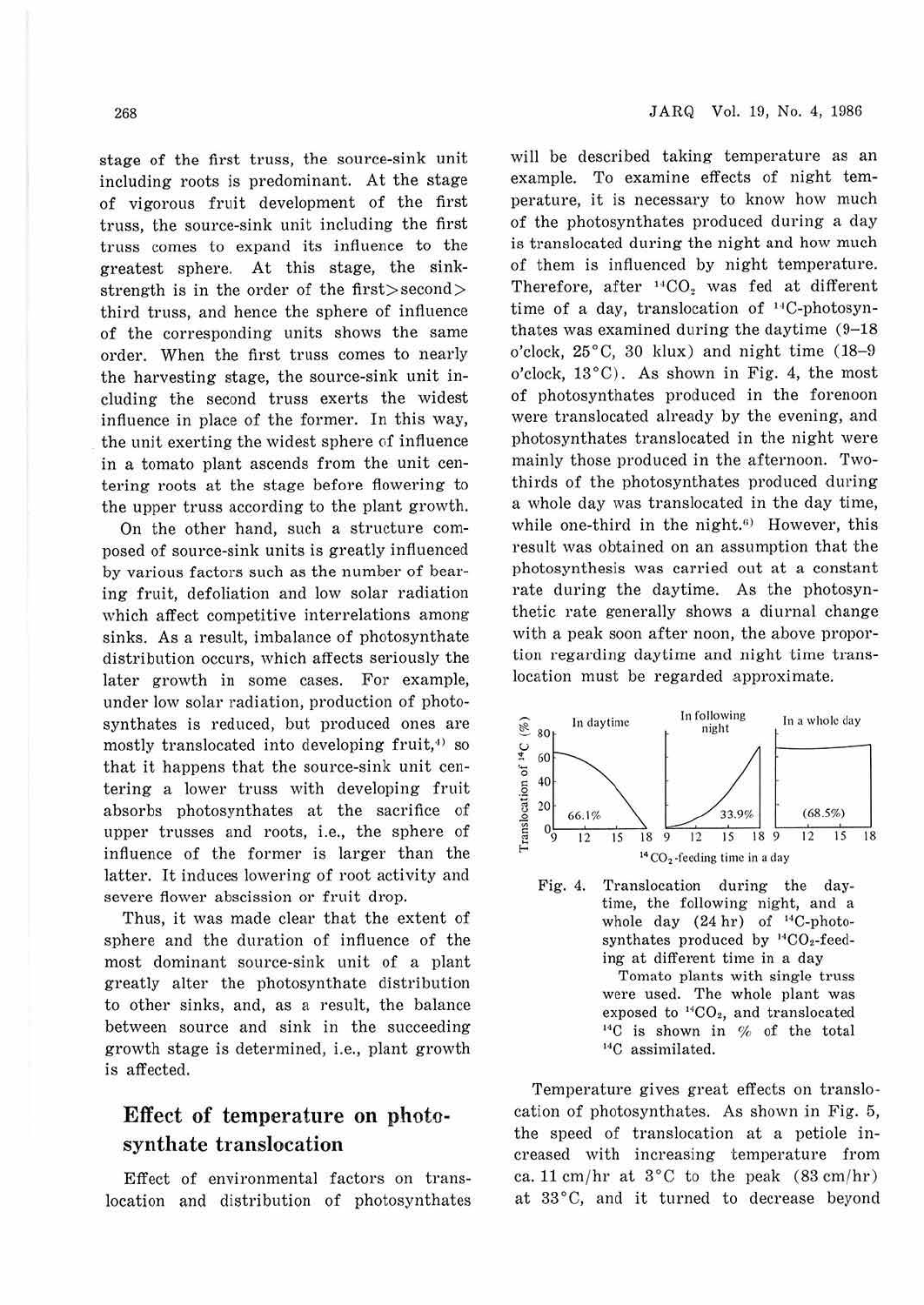

Fig. 5. Effect of temperature on translocation speed of <sup>14</sup>C-photosynthates in tomato petioles

 $33^{\circ}$ C.<sup>7</sup>) This result suggests the possibility of regulating the translocation (particularly, the speed of translocation) by controlling the temperature (night temperature) in structures.

Then, effects of night temperature were examined. Plants fed with <sup>14</sup>CO<sub>2</sub> in the evening were placed in the darkness at 8, 13, and  $18^{\circ}$ C (Fig. 6). Translocation from leaves to each sink, fruit and roots, was faster at higher temperature and slower at lower temperature. At 8°C a considerably large portion of <sup>14</sup>Cphotosynthates still remained in leaves after 16 hr of darkness, which coincided with the following morning.<sup>3)</sup> It indicates that translocation of photosynthates produced in daytime was not finished in the night. Under such a condition, photosynthates remaining in leaves give an adverse effect on photosynthesis in the following day.

As mentioned above, it is considered that high temperature (particularly relatively night temperature higher than 13°C) is desirable for translocation of photosynthates, but high temperature causes a problem of increased respiratory consumption of photosynthates.<sup>6)</sup> Accordingly, both translocation and respiration have to be taken into account in setting up night temperature for crop management under structures. In view of this, the alternate night temperature treatment,<sup>1)</sup> that is a combination of relatively high temperature in early half of night time (ca. 5 hr from sun-set) to promote translocation, and relatively low temperature in later half to suppress respiration is desirable.

Furthermore, the distribution of photosynthates is also greatly influenced by temperature. Fig. 7 shows distribution ratios of <sup>14</sup>C-photosynthates in plants fed with  $^{14}CO<sub>2</sub>$ after different periods of low night temperature  $(8^{\circ}$ C) treatment. The longer the period of low night temperature treatment, the less the distribution to fruit, but the more was the distribution to roots.<sup>6)</sup> In general, the translocation to roots is increased when tomato plants are kept at low temperature. This fact



Effect of night temperature on translocation Fig. 6. and distribution of <sup>14</sup>C-photosynthates in single truss tomato plants

Distribution of  $^{14}C$  is expressed in % of the total <sup>14</sup>C assimilated.